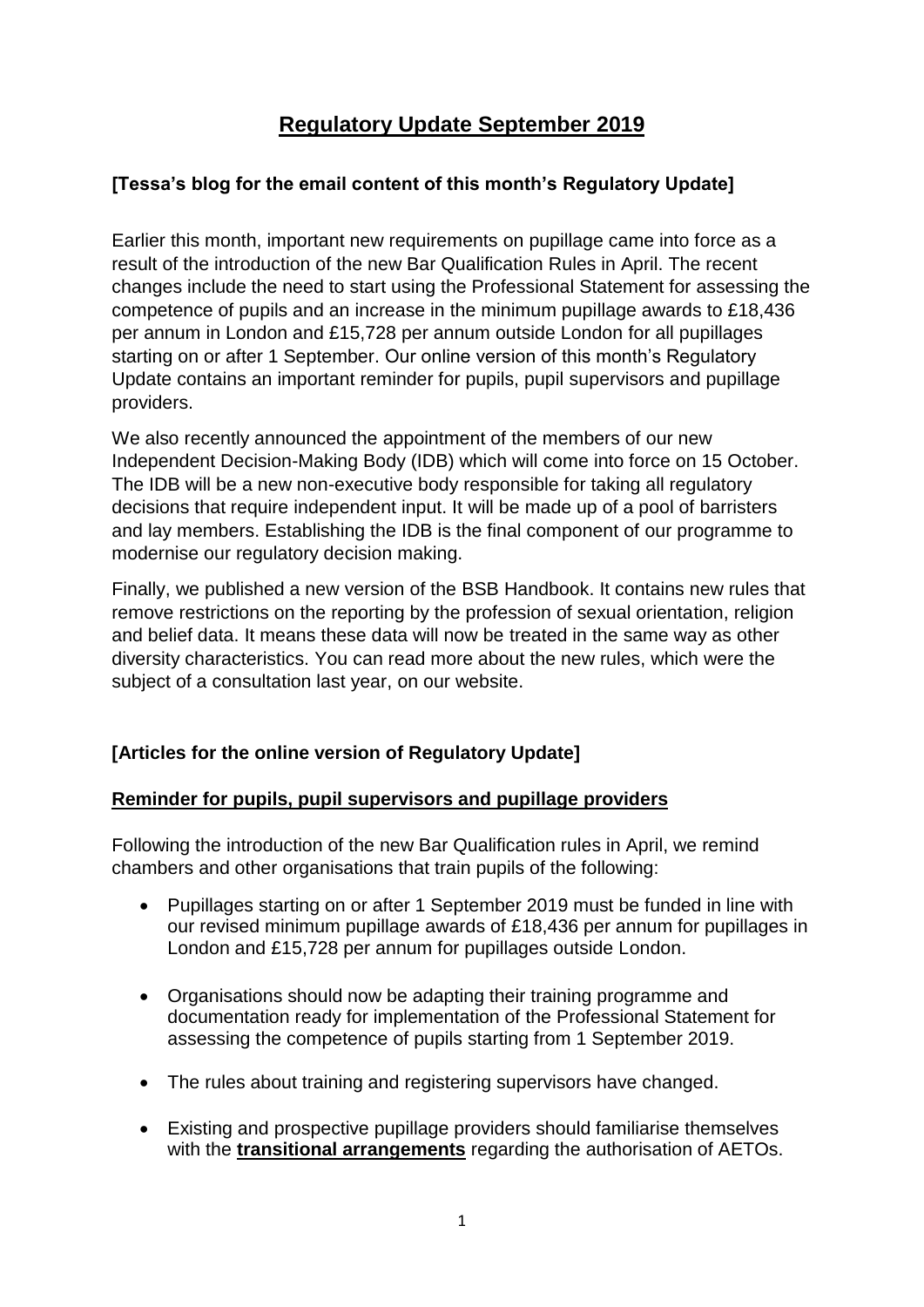For full information, including more on [Pupillage](https://www.barstandardsboard.org.uk/media/1998211/2019_08_pupillage_funding.pdf) funding, Using the [Professional](https://www.barstandardsboard.org.uk/media/1998215/2019_08_professional_statement_to_assess_competence_in_pupillage.pdf) Statement to assess [competence](https://www.barstandardsboard.org.uk/media/1998215/2019_08_professional_statement_to_assess_competence_in_pupillage.pdf) in pupillage and Guidance for Pupil [Supervisors,](Guidance%20for%20Pupil%20Supervisors) see: [https://www.barstandardsboard.org.uk/qualifying-as-a-barrister/future](https://www.barstandardsboard.org.uk/qualifying-as-a-barrister/future-requirements/)[requirements/.](https://www.barstandardsboard.org.uk/qualifying-as-a-barrister/future-requirements/)

You may also find it useful to watch a short film about these changes featuring Julia Witting our Head of Supervision <https://www.youtube.com/>

# **New rules to remove restrictions on reporting barristers' sexual orientation, religion and belief data**

This month, in the 4.2 version of the BSB Handbook (link), we published new rules that remove restrictions on the reporting by the profession of sexual orientation, religion and belief data.

Until now, the BSB Handbook stated that every member of a chambers', or a BSB regulated entity's, workforce must give their consent before aggregated and anonymised data on sexual orientation, religion and belief can be published. The removal of this restriction will see these data treated in the same way as other diversity characteristics. This includes a requirement not to publish if there is a risk of any individuals being identified from the data. Under no circumstances would any member of a chambers' or an entity's workforce be obliged to disclose their diversity characteristics if they do not wish to do so.

We hope that this will help to demonstrate the diversity that exists at the Bar and lead to a stronger evidence base for future diversity initiatives.

# **Members of new Independent Decision-Making Body (IDB) appointed**

We have appointed the members of our new Independent Decision-making Body (IDB) which will begin its work on 15 October.

The appointees are as follows:

### **Barristers Lay**

- Sarah Blackmore
- Daniel Bunting
- Louisa Cannon
- Aidan Christie QC **(Chair)**
- Iain Christie **(Vice-Chair)**
- Deborah Cullen
- James Cutress QC
- Tim Grey
- Anthony Harrison
- Jamie Hunt
- Paul Jarvis
- Camilla Lamont
- James Petts

- David Abbott
- Richard Bayly
- Christine Braithwaite
- Andrew Brennan
- Sarah Brown
- Cindy Butts
- Alan Clamp
- Robin Field-Smith
- Paul Grant
- Sue Heads
- Philip Insuli
- Nicola Jackson
- Tanya Kynaston